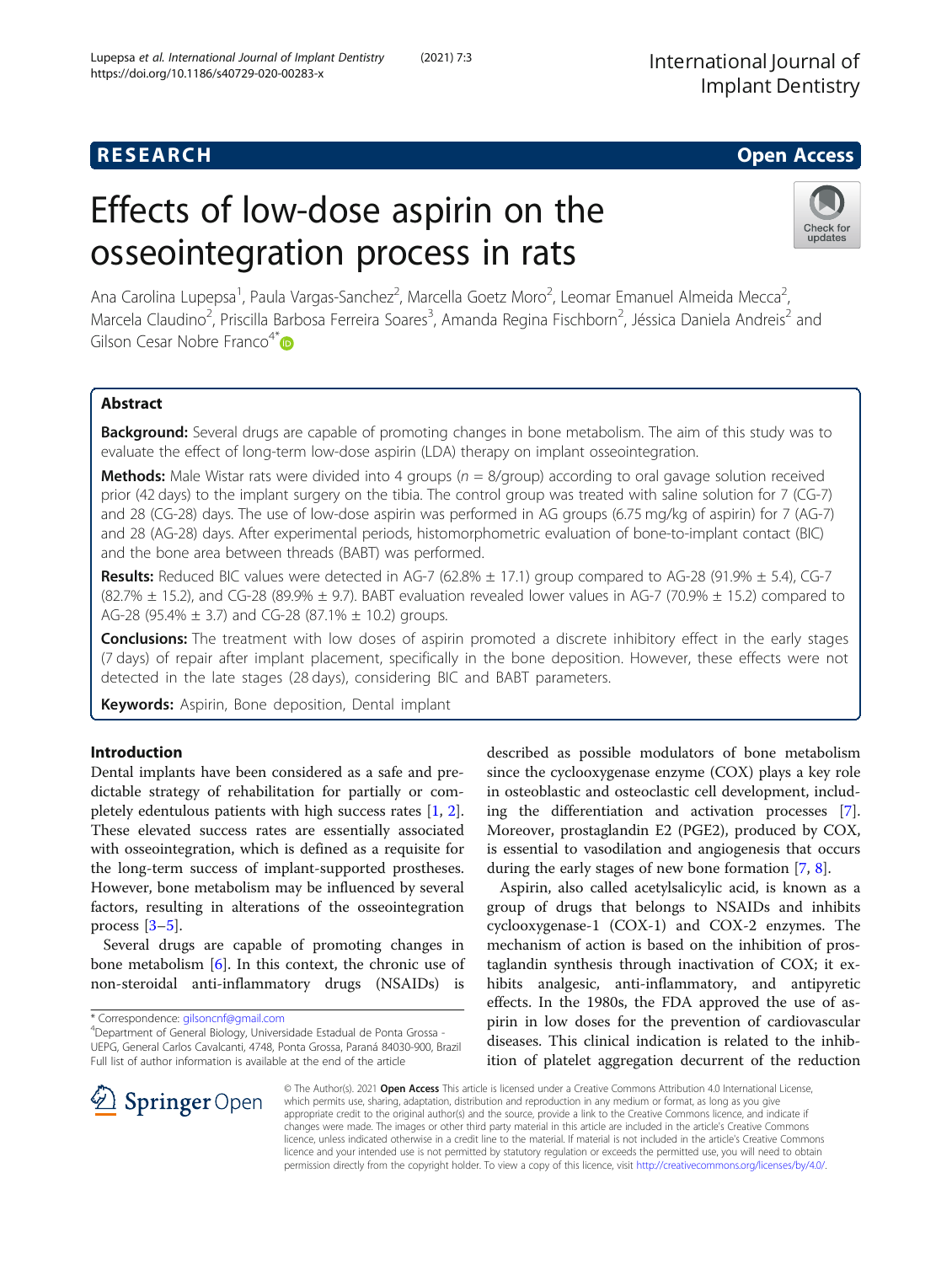of thromboxane synthesis, mediated by COX-1 in platelets [[9](#page-4-0)–[12](#page-5-0)]. Daily consumption of aspirin tablets is around 200 million worldwide, being considered one of the most used drugs in medical practice. In this context, clinical dental care for patients undergoing drug treatment for cardiovascular diseases has increased considerably today.

This biological effect is associated to lower doses (75– 300 mg) when compared to its analgesic/anti-inflammatory/antipyretic doses (500–1000 mg) [\[13](#page-5-0)]. However, previous studies have demonstrated that the use of lowdose aspirin (LDA) is associated with increased bone mineral density (BMD) and reduced fracture risk [[14](#page-5-0), [15\]](#page-5-0). Contrarily, other authors have reported that lowdose aspirin is associated with an increased risk of fractures [[16\]](#page-5-0) and delayed bone healing [\[17](#page-5-0)]. And other authors also reported that long-term use of low-dose aspirin is not associated with lower BMD  $[18]$  $[18]$ . In addition, no clinically significant protective effect on the risk of fractures was detected by other authors [\[19](#page-5-0)].

Besides these controversial data, the biological impact of LDA on the osseointegration of dental implants remains poorly described. Moreover, the demand for patients under LDA treatment has increased significantly in the last years [\[20](#page-5-0)]. Therefore, the aim of this study was to evaluate the effect of long-term treatment of lowdose aspirin on the implant osseointegration using a rat model.

### Material and methods

Experimental protocol followed the ARRIVE Guidelines for Animal Research by the National Centre for the Replacement Refinement & Reduction [\[21\]](#page-5-0) and was approved by a local Ethics Committee for Animal Experimentation (protocol  $# 041/2014$ ). The sample size was calculated using the G\*Power 3.112 software with type I (α) and type II (β) errors of 5% and 20% respectively. All animals were provided from the State University of Ponta Grossa (UEPG, Ponta Grossa/Paraná–Brazil). Aspirin was prepared daily by suspension with 0.5% sodium carboxymethylcellulose.

Thirty-two male Wistar rats, 10–12 weeks old, weighing between 400 and 450 g, were housed in plastic cages (4 animals/cage) under a 12h light/dark cycle at a temperature of 22 °C with food and water ad libitum. The animals were randomly divided into 4 groups ( $n =$ 8/group), according to oral gavage solution received prior (42 days) to the implant surgery on the tibia. Control groups (CG) were treated with saline solution for 7 (CG-7) and 28 (CG-28) days. The use of low-dose aspirin (6.75 mg/kg of aspirin) was performed in AG-7 and AG-28 for 7 and 28 days, respectively.

After 42 days of oral gavage with the respective treatment, implant placement was performed. For these procedures, the animals were submitted to an anesthetic

procedure with a combination of intramuscular ketamine (90 mg/kg) and xylazine (10 mg/kg), after 8 h of a preoperative fasting period. Trichotomy followed by antisepsis with an iodopovidone solution was performed in the medial region of the tibia, and an incision of approximately 3 cm in length was performed in the right tibia. After dissection, the bone surface of the tibial metaphysis was exposed, and one conventional titanium implant (1.5  $\times$  8.0 mm) with machined surfaced was placed. Implants were placed using a progressive sequence of drills under saline cooling, according to the manufacturer's instructions (Neodent, Curitiba, Parana, Brazil). The soft tissues were sutured in separate layers with absorbable wire 5.0 (Vicryl Ethicon, Johnson & Johnson, São Paulo, São Paulo, Brazil) and externally with silk thread 4.0 (Vicryl Ethicon; Johnson & Johnson, São Paulo, São Paulo, Brazil).

A single dose of streptomycin-associated penicillin (0.1 mL/kg) (Vital Farma, Porto Alegre, Rio Grande do Sul, Brazil) and sodium dipyrone (20 mg/kg) (Ibasa, Porto Alegre, Rio Grande do Sul, Brazil) was administered immediately after the surgery. One single trained operator performed all surgical procedures.

The animals were euthanized by an overdose of anesthesia on the seventh and twenty-eighth postoperative days. Tissue blocks containing the implant and tibial fragment were fixed in 10% buffered formalin solution for 24 h and washed in running water for 24 h. These samples were dehydrated through an ethanol gradient of 70%, 80%, 90%, and 100% with 7 days for each phase at 5 °C. Following dehydration, the samples were embedded in a methacrylate-based resin (LR White, Berkshire, UK) according to the manufacturer's instructions.

Histological sections were obtained (300-μm thickness) using a precision diamond saw, reduced to a final thickness of approximately 40 μm by grinding and polishing and stained in 1% toluidine blue (Sigma-Aldrich, San Louis, Missouri, USA). All histological sections were identified with a random numerical sequence in order to codify experimental periods and groups. Histomorphometric evaluation was performed using an optical microscope (Axio Imager A1M, Carl Zeiss, Germany) attached to a digital camera (Axiocam ICc3, Carl Zeiss, Germany). The acquired digital images were analyzed by a single and calibrated examiner blind to experimental groups and periods. The osseointegration process was evaluated throughout measurements of bone-to-implant contact (BIC) and the mineralized bone area between threads (BABT) using the software ImageJ 1.4 software (Version 1.5a Wayne Rasband, Bethesda, MD, USA).

Initially, the results were submitted to the Shapiro-Wilk normality test. Considering parametric data, one-way ANOVA followed by post hoc Tukey test was carried out for the multiple comparisons among the groups. The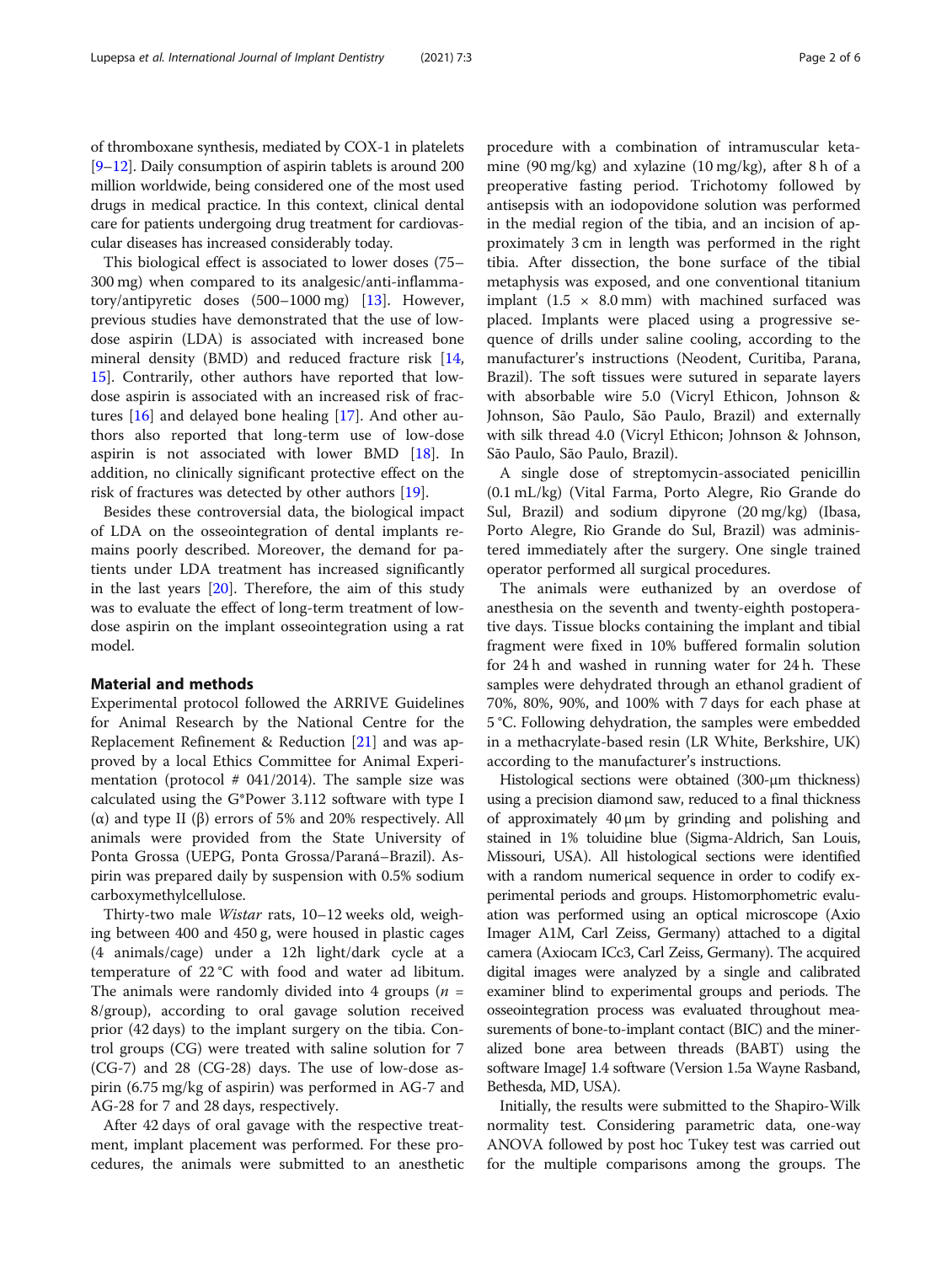significance level adjusted at 5% was used for all statistical analysis (Graphpad Software Inc, USA).

#### Results

The bone tissue present on the surface of the implants showed characteristics of vitality, evidenced by the presence of osteocytes inside the gaps. The bone deposition was assessed quantitatively with a two-dimensional evaluation: bone-implant contact (BIC) and the bone area between threads (BABT). After 7 days, a significant reduction in BIC values was detected in the presence of a low-dose aspirin (AG-7 group), compared to the control group (CG-7 group) ( $p < 0.05$ , Figs. 1 and [3](#page-3-0)). However, this reduction in BIC results was not detected between CG and AG groups after 28 days ( $p > 0.05$ , as illustrated in Figs. 1 and [3\)](#page-3-0). Considering the different experimental periods in the same group, a significant increase in BIC values was observed in the AG-7 and AG-28 groups ( $p <$ 0.05, Fig. 1). There were no differences between CG-7 and CG-28 groups ( $p > 0.05$ , Fig. 1).

Following the pattern of BIC results, there was a trend towards and a reduction was observed in the AG-7 group, compared to CG-7 ( $p > 0.05$ , Figs. [2](#page-3-0) and [3](#page-3-0)). However, no significant differences were observed between the groups CG-7 and AG-7, as well as CG-28 and AG-[2](#page-3-0)8 ( $p > 0.05$ , Figs. 2 and [3\)](#page-3-0).

## Discussion

Several studies have reported high success rates of dental implants, which are strongly related to the osseointegration process [[1,](#page-4-0) [2\]](#page-4-0). This process is characterized by bone deposition and resorption, involving mainly osteoblasts and osteoclasts [\[22](#page-5-0)]. Several systemic drugs can influence these biological events and may influence the clinical success of dental implants [\[23,](#page-5-0) [24\]](#page-5-0). Among these drugs, aspirin in low doses has been widely used for the prevention of cardiovascular diseases [\[25](#page-5-0)–[27\]](#page-5-0). However, the putative effects of this long-term treatment on the implant osseointegration remain poorly described.

In our study, we evaluated bone deposition on the titanium implants placed in the tibia of rats treated with a low dose of aspirin. Our results showed a reduction in BIC values after 7 days of implant placement in the presence of treatment with LDA compared to the control group. However, this difference was not detected in the 28-day experimental period. Regarding the BABT data, only a tendency to decrease in the group treated with LDA was observed in relation to the control group after 7 days. As observed in BIC results, the BABT values of both groups after 28 days were higher when compared to the 7-day groups. Thus, these data suggest that treatment with LDA may delay the initial stages of bone repair.

In fact, it has been demonstrated that aspirin delayed bone healing with a threshold equivalent to a human dose of 325 mg using a rabbit ulnar osteotomy model [[17\]](#page-5-0). Similar findings were also observed in rabbits, characterized by a significant decrease in bone growth after treatment of high-dose aspirin [[28\]](#page-5-0). Also, it was demonstrated that the use of a non-selective COX inhibitor (Ketorolac) led to a delay in the fracture healing, but on the 35th day, all fractures (control and test groups) showed union [\[29](#page-5-0)]. Simon and collaborators [[30\]](#page-5-0) also demonstrated in an animal model of a bone repair study

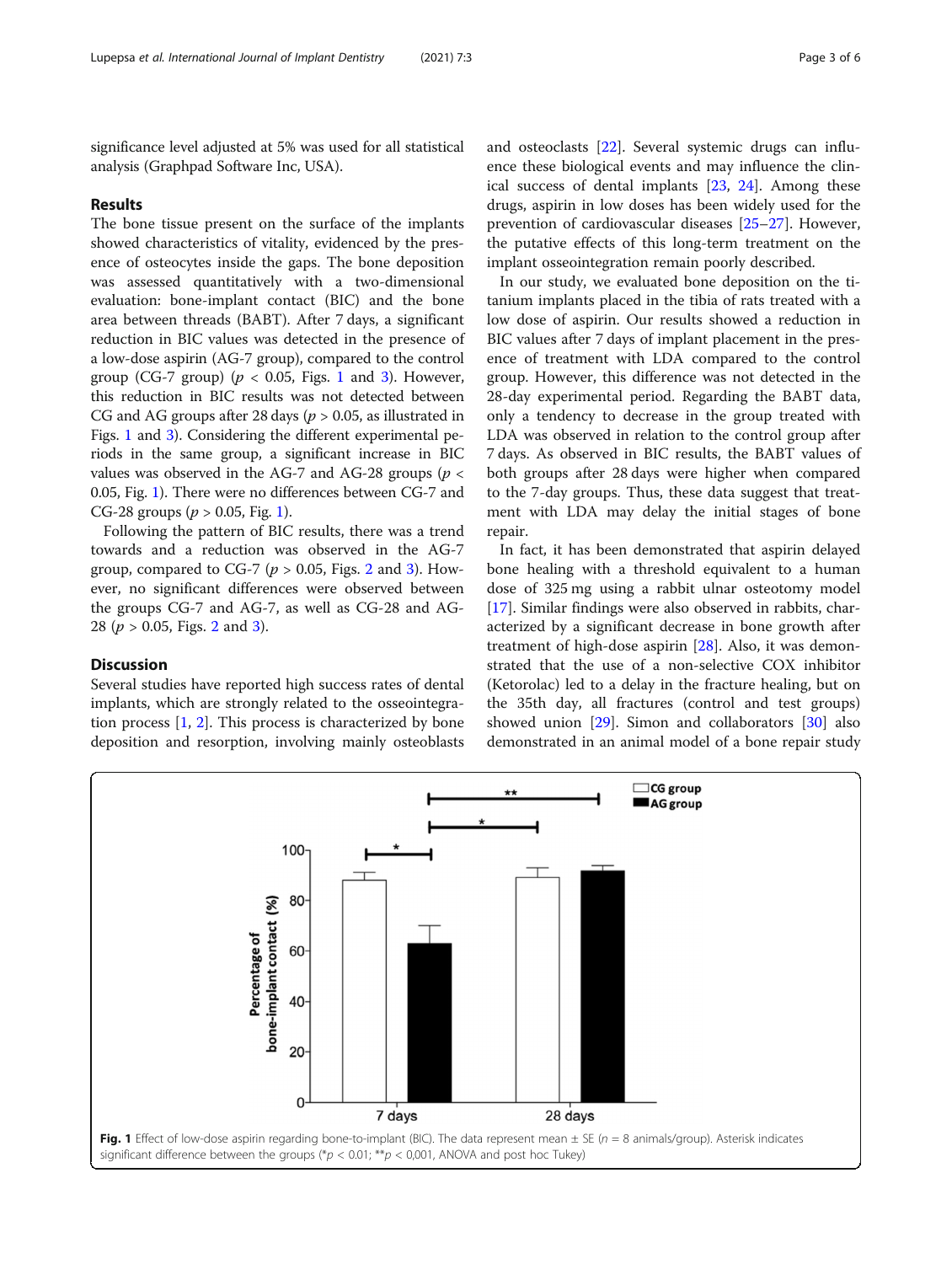<span id="page-3-0"></span>

that NSAIDs can be a negative interference during the early stages of fracture union, leading to a reduction of fracture callus mechanical properties when administered during the initial stages of healing is performed.

Regarding the use of aspirin in low daily doses, it has been demonstrated that this therapy does not negatively impact bone density but could potentially increase bone resorption in diabetic mice [[31](#page-5-0)]. Contrarily, other authors reported higher bone density and in ovariectomized mice treated with LDA [\[32](#page-5-0)] and increased bone deposition in the implant surface using the osteoporotic rat model [\[33](#page-5-0)].

In fact, it has been demonstrated that LDA suppressed osteoclast formation, osteoclastic-related gene expression, and osteoclastic bone erosion in a dose-dependent manner. Moreover, aspirin reduced osteoclast formation by suppressing receptor activator of nuclear factor kappa-B ligand-induced activation of extracellular signal-related kinase, p-38 mitogen-activated protein kinase, and c-Jun N-terminal kinase [[34\]](#page-5-0). In addition, cyclooxygenase-inhibiting drugs have shown important reduction properties in the expression of "bone morphogenetic protein 2 (BMP-2)," which is related to osteoblastic differentiation and activation; (II) decrease in the



Fig. 3 Histological findings of low-dose aspirin regarding bone deposition in titanium surface. Samples of AG-7 (a), AG-28 (b), CG-7 (c), and CG-28 (d) groups were embedded in a methacrylate-based resin and submitted to histological evaluation with toluidine blue staining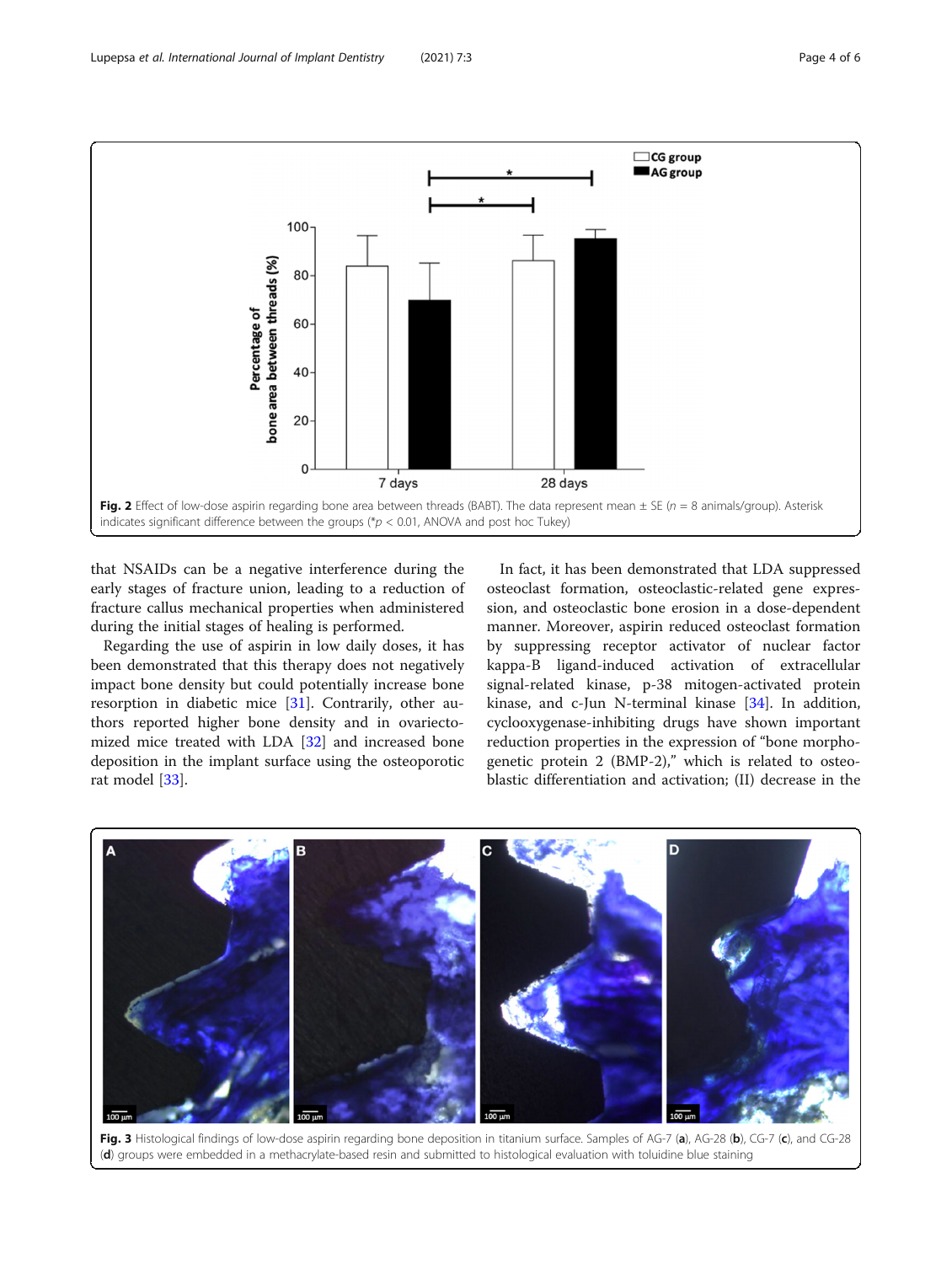<span id="page-4-0"></span>"Core binding factor alpha 1 (CBFA-1)" transcription factor, which controls the production of osteocalcin, type 1 collagen, osteopontin, and bone sialoprotein; and (III) decreased initial vasodilation and expression of the "endothelial growth factor" (VEGF). All biological events are mediated by COX inhibition [[35,](#page-5-0) [36\]](#page-5-0). However, these studies have been performed using longer experimental periods and different bone defects.

An important aspect of our study was the chosen dose (6.75 mg/kg), which is equivalent to approximately 75–80 mg in humans, the lower clinical dose used for cardiovascular protection. This dose was determined using the formula suggested by the Food and Drugs Administration (FDA) for dose conversion from animal to human studies [\[34](#page-5-0), [35](#page-5-0)]. The dose of 75–80 mg is commonly used in medical practice since studies have shown that the side effects related to gastric lesions are directly associated with the dose, and thus, individuals exposed to higher cardioprotective doses (300 mg) have an increased risk of developing gastric damage and often complicating treatment adherence [[37,](#page-5-0) [38](#page-5-0)].

In addition, treatment with low doses of aspirin promoted a discrete inhibitory effect in the early stages of tissue repair after implant placement, specifically in the bone deposition. However, these data must be strictly interpreted since they do not contraindicate the use of implants as a rehabilitation strategy for edentulous patients. In these cases, it is important to carefully evaluate the loading of these implants, especially in the early stages. However, some limitations may be observed in our study. Histological processing employed in our methodology does not result in semi-serial sections. In addition, the sections have a greater thickness and do not allow evaluations in some magnitudes.

Several studies have also been carried out to evaluate bone deposition in titanium implants submitted to different types of surface treatment [[39](#page-5-0)–[41\]](#page-5-0). Most of these studies demonstrate that surface treatment optimizes bone deposition. Thus, most companies provide only implants subjected to surface treatments, which can be considered a limitation of this study. In fact, our results show the effect of long-term low-dose aspirin therapy alone. However, it would be relevant for other studies to address the effect of surface treatment, associated with the use of low doses of aspirin. These studies will certainly contribute to the elucidation of the biological mechanisms involved in this process and will optimize the use of dental implants in the rehabilitation of edentulous patients submitted to long-term low-dose aspirin therapy.

In conclusion, the treatment with low doses of aspirin promoted a discrete inhibitory effect in the early stages (7 days) of repair after implant placement. However, these effects were not detected in the late stages (28 days).

#### Acknowledgements

We do hereby thank the Neodent Company (Curitiba, Paraná, Brazil).

#### Authors' contributions

GCNF and MC conceived and designed the study and performed the data analysis as well as the manuscript preparation. ACL, PVS, MGM, ARF, JDA, and LEAM performed the data collection, data processing, and data analysis. PBFS was involved in the micro computed tomography. GCNF, ACL, and MC contributed to the data interpretation and manuscript drafting. All authors read and approved the final manuscript.

#### Funding

The study was self-funded by the authors own departments.

#### Availability of data and materials

Not applicable.

#### Competing interest

Ana Carolina Lupepsa, Paula Vargas-Sanchez, Marcella Goetz Moro, Leomar Emanuel Almeida Mecca, Marcela Claudino, Priscilla Barbosa Ferreira Soares, Amanda Regina Fischborn, Jéssica Daniela Andreis, and Gilson Cesar Nobre declare that they have no competing interests.

#### Ethics approval and consent to participate

The study protocol was approved by the Ethics Committee for Animal Experimentation of State University of Ponta Grossa (protocol # 041/2014).

#### Consent for publication

Not applicable.

#### Author details

<sup>1</sup>Department of Health Sciences, State University of Ponta Grossa - UEPG Ponta Grossa, PR, Brazil. <sup>2</sup>Department of Dentistry, State University of Ponta Grossa - UEPG, Ponta Grossa, PR, Brazil. <sup>3</sup>Department of Dental and Maxillofacial Surgery and Implantology, Federal University of Uberlandia - UFU, Uberlandia, MG, Brazil. <sup>4</sup>Department of General Biology, Universidade Estadual de Ponta Grossa - UEPG, General Carlos Cavalcanti, 4748, Ponta Grossa, Paraná 84030-900, Brazil.

#### Received: 17 July 2020 Accepted: 17 December 2020 Published online: 13 January 2021

#### References

- Branemark PI, Hansson BO, Adell R, et al. Osseointegrated implants in the treatment of the edentulous jaw. Experience from a 10-year period. Scandinavian J of Plastic and Reconstructive Surg. 1977;16(1):131–2.
- 2. Atieh MA, Alsabeeha NH, Payne AG, et al. Interventions for replacing missing teeth: alveolar ridge preservation techniques for dental implant site development. Cochrane Database of Systematic Rev. 2015;28(5):1–72.
- 3. Gaviria L, Salcido JP, Guda T, et al. Current trends in dental implants. J Korean Assoc Oral Maxillofac Surg. 2014;40(2):50–60.
- 4. Terheyden H, Lang PN, Bierbaum S, et al. Osseointegration communication of cells. Clin Oral Implants Res. 2012;23(10):1127–35.
- 5. Murillo A, Guerrero CA, Acosta O, et al. Bone resorptive activity of osteoclast-like cells generated in vitro by PEG-induced macrophage fusion. Biol Res. 2010;43(2):205–24.
- 6. Apostu D, Lucaciu O, Lucaciu GD, et al. Systemic drugs that influence titanium implant osseointegration. Drug Metab Rev. 2017;49(1):92–104.
- 7. Kalyvas GD, Tarenidou M. Influence of nonsteroidal anti-inflammatory drugs on osseointegration. J of Oral Science. 2008;50(3):239–46.
- Chang CP, Lang PN, Giannobile VW. Evaluation of functional dynamics during osseointegration and regeneration associated with oral implants. Clinical Oral Implants Res. 2010;21(1):1–12.
- 9. Baigent C, Blackwell L, Collins R, et al. A. Aspirin in the primary and secondary prevention of vascular disease: collaborative meta-analysis of individual participant data from randomised trials. Lancet. 2009;373(3):1849–60.
- 10. Smith SC Jr, Benjamin EJ, Bonow RO, et al. AHA/ACCF secondary prevention and risk reduction therapy for patients with coronary and other atherosclerotic vascular disease: 2011 update: a guideline from the American Heart Association and American College of Cardiology